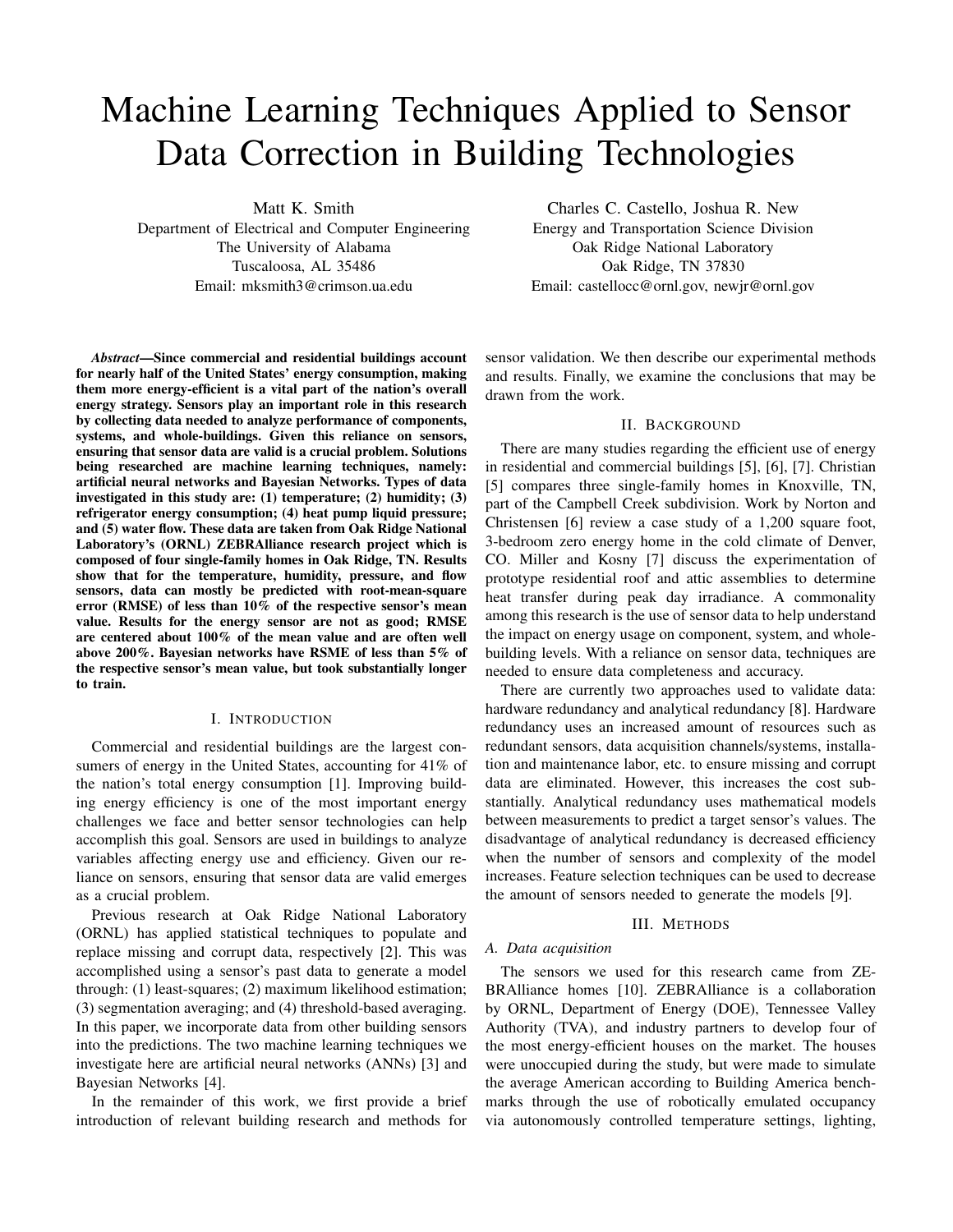appliances, and human emulators. Each of the houses were equipped with over 250 sensors [\[2\]](#page-3-1).

We chose to study data from five sensors from House #2 (out of four): (1) energy recovery ventilator (ERV) temperature, (2) ERV humidity, (3) refrigerator energy, (4) integrated heat pump (IHP) water flow, (5) and IHP liquid line pressure. These are called our target sensors. We used data from the month of January, 2011. Basic information about the sensors is given in Tables [I](#page-1-0) and [II.](#page-1-1)

TABLE I SENSOR DESCRIPTIONS

<span id="page-1-0"></span>

| <b>Ouantity</b> | Units     | Name                 | Location     |
|-----------------|-----------|----------------------|--------------|
| Temperature     | $\circ$ F | Z09 T ERV IN AVG     | <b>ERV</b>   |
| Humidity        | %         | Z09 RH ERVin AVG     | <b>ERV</b>   |
| Energy Usage    | Wh        | A01_WH_fridge_tot    | Refrigerator |
| Pressure        | psi       | H01_PR_LiqAir_Avg    | <b>IHP</b>   |
| Liquid flow     | gal       | Hxx WF IHPtoTank Tot | <b>IHP</b>   |

#### *B. Setup*

For both ANNs and Bayesian Networks, our basic method was to predict the data of our target sensors using other sensors' data as input. For each of our five target sensors, we chose five to eight other sensors to use as inputs for our networks using domain knowledge. Information regarding these sensors is shown in Tables [III,](#page-1-2) [IV,](#page-1-3) [V,](#page-1-4) [VI,](#page-1-5) and [VII.](#page-1-6) These input sensors were chosen by using Joint Mutual Information (JMI) feature selection [\[9\]](#page-3-8).

An observation window of size *n* is used to predict each time-step within that window as if the data were missing. The observation window moves forward by *n* time-steps with no overlap. This occurs for every possible window within a given set of time-series sensor data. In this study, we use 1-minute resolution data with an observation window of size

TABLE II STATISTICAL SENSOR PROPERTIES

<span id="page-1-1"></span>

| Data Type    | Mean  | Std. Dev. | Min.  | Max.   |
|--------------|-------|-----------|-------|--------|
| Temperature  | 43.9  | 9.28      | 16.1  | 69.3   |
| Humidity     | 59.7  | 18.6      | 16.0  | 106.0  |
| Energy Usage | 0.880 | 0.992     | 0.000 | 10.380 |
| Pressure     | 268.0 | 71.9      | 91.7  | 443.9  |
| Liquid Flow  | 0.429 | 1.293     | 0.000 | 4.679  |

<span id="page-1-2"></span>TABLE III LIST OF SENSORS USED TO CONSTRUCT Z09\_T\_ERV\_IN\_AVG

| Priority | Sensor Name                    | Type        | Description            |
|----------|--------------------------------|-------------|------------------------|
|          | H <sub>20</sub> _PR_LiqAir_Avg | Pressure    | <b>IHP</b> Liquid Line |
| 2        | Z12 Tm ERV OUT Avg             | Temperature | <b>ERV</b> Exhaust     |
| 3        | Z09 RH ERVin Avg               | Humidity    | <b>ERV</b> Intake      |
| 4        | Z12 RH ERVout Avg              | Humidity    | <b>ERV</b> Exhaust     |
| 5        | OD Air Avg                     | Temperature | Outside                |
| 6        | WindDir D1 WVT                 | Direction   | Wind Direction         |
|          | E22 SF Avg                     | Temperature | Wall                   |
| 8        | E23_SF_Avg                     | Temperature | Wall                   |

<span id="page-1-3"></span>TABLE IV LIST OF SENSORS USED TO MODEL Z09\_RH\_ERVIN\_AVG

| Priority       | Sensor Name         | Type        | Description            |
|----------------|---------------------|-------------|------------------------|
|                | Z10_RH_ERVsup_Avg   | Humidity    | <b>ERV</b> Supply      |
| 2              | OD AIR Avg          | Temperature | Outside                |
| 3              | H21 PR LigBrine Avg | Pressure    | <b>IHP</b> Liquid Line |
| $\overline{4}$ | E10 SF Avg          | Energy/Area | Whole House            |
| 5              | Z09_Tm_ERV_IN_Avg   | Temperature | <b>ERV</b> Intake      |

<span id="page-1-4"></span>TABLE V LIST OF SENSORS USED TO MODEL A01\_WH\_FRIDGE\_TOT

| Priority | Sensor Name                                                  | Type                  | Description                      |
|----------|--------------------------------------------------------------|-----------------------|----------------------------------|
|          | WindDir SD1 WVT                                              | Direction             | Stan. Dev.                       |
| 2        | OD_AIR_Avg                                                   | Temperature           | Outside                          |
| 3<br>4   | Z11_Tm_ERV_Return_Avg                                        | Temperature           | <b>ERV</b> Return<br>Whole House |
| 5        | $E10$ <sub>_</sub> $SF$ <sub>_</sub> $Avg$<br>A04 WH ERV Tot | Energy/Area<br>Energy | ERV                              |
| 6        | WindDir D1 WVT                                               | Direction             | Wind Direction                   |
|          | Z10_RH_ERVsup_Avg                                            | Humidity              | <b>ERV</b> Supply                |

90, yielding 496 windows per sensor for the month of January. This window size was selected in order to decrease the complexity of the networks to be trained. For each window, we use 70% of the sensor data as the training set and the remaining 30% as the testing set. For both ANNs and Bayesian networks, we used the root-mean-square error (RMSE) between network predictions and actual data as our performance metric.

We used ANNs to predict data with polynomial regression models. For each network, we had one hidden layer consisting of ten nodes. The Levenberg-Marquardt backpropagation algorithm [\[11\]](#page-3-10) was used to train the ANN.

For Bayesian Networks, we used each sensor as a node, with each input node  $x_i$  connected to the target node t. This is shown in Figure [1.](#page-2-0) The networks produce a multivariate

<span id="page-1-5"></span>TABLE VI LIST OF SENSORS USED TO MODEL H20\_PR\_LIQAIR\_AVG

| Priority | Sensor Name                   | Type        | Description             |
|----------|-------------------------------|-------------|-------------------------|
|          | H32 Wh IHP                    | Energy      | <b>IHP</b> Total        |
| 2        | H <sub>20</sub> PR LigAir Avg | Pressure    | <b>IHP</b> Liquid Line  |
| 3        | OD AIR Avg                    | Temperature | Outside                 |
| 4        | Z11_Tm_ERV_Return_Avg         | Temperature | <b>ERV</b> Return       |
| 5        | E10_SF_Avg                    | Energy/Area | Whole House             |
| 6        | E70_Wh_IHP_tot_Tot            | Energy      | <b>IHP</b> Total Energy |
|          | Z12_RH_ERVout_Avg             | Humidity    | <b>ERV</b> Exhaust      |

<span id="page-1-6"></span>TABLE VII LIST OF SENSORS USED TO MODEL HXX\_WF\_IHPTOTANK\_TOT

| Priority       | Sensor Name         | Type       | Description             |
|----------------|---------------------|------------|-------------------------|
|                | A04 WH ERV Tot      | Energy     | <b>ERV</b>              |
| $\overline{c}$ | NI DAO Tot          | Energy     | Pulse Counter           |
| 3              | Z13 WF Shower Tot   | Water Flow | Shower                  |
| 4              | H32 Wh IHP comp Tot | Energy     | <b>IHP</b> Compressor   |
| 5              | E71 Wh Housetot Tot | Energy     | Whole House             |
| 6              | E70 Wh IHP tot Tot  | Energy     | <b>IHP</b> Total Energy |
| 7              | H35 WH WHelem Tot   | Energy     | <b>Heater Elements</b>  |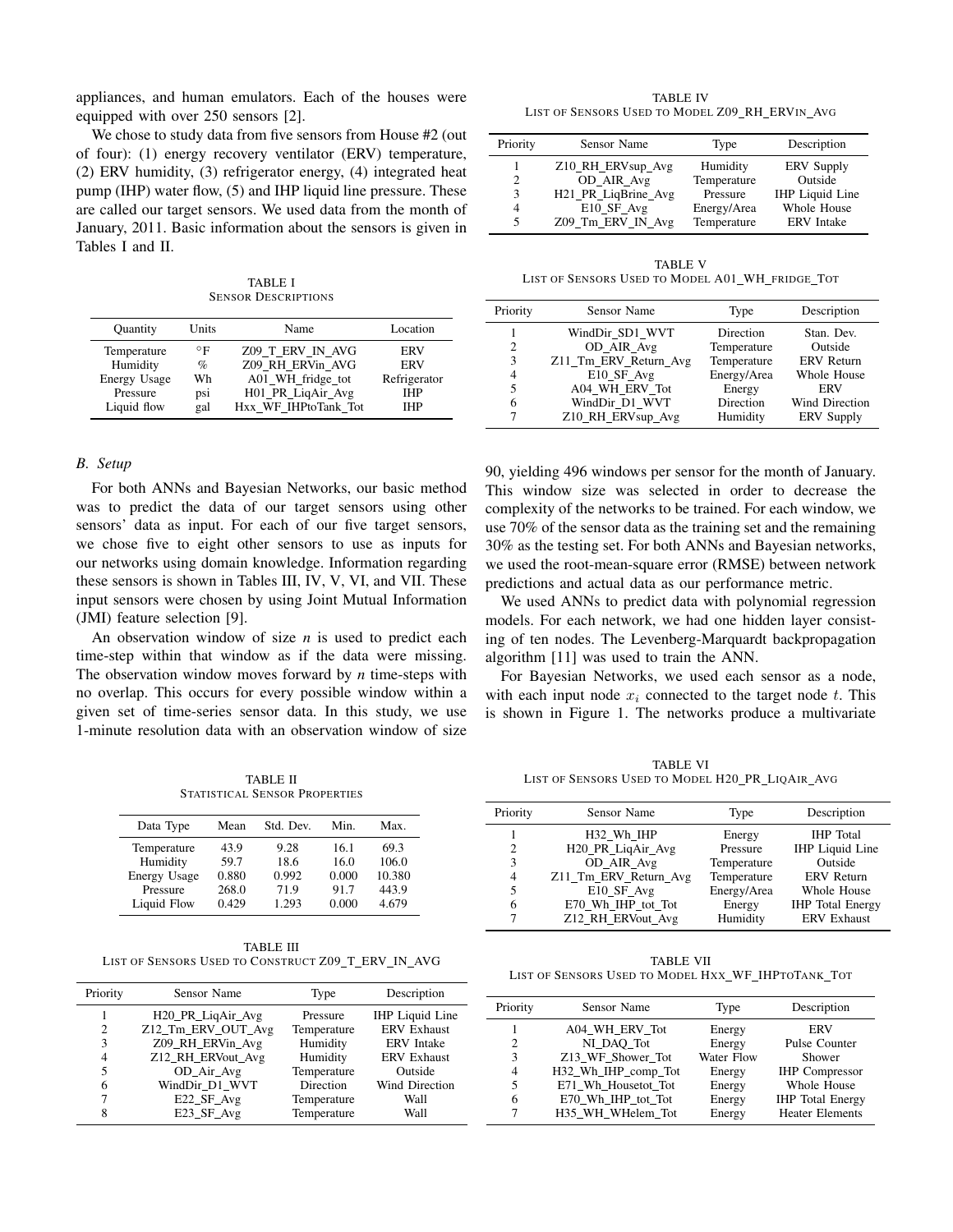Gaussian distribution for a range of likely target values. We used the means of these distributions as the predicted value.



Fig. 1: The Bayesian Network we used. Each input sensor  $x_i$ is connected to the target sensor  $t$ . The resultant probability distribution for t is a multivariate Gaussian distribution,  $\mathcal{N}$ . We took the mean of  $\mathcal N$  as the predicted value of the target sensor.

## IV. RESULTS

#### *A. Artificial Neural Networks*

ANNs proved to be quite effective at predicting data for four of the five sensors: (1) temperature; (2) humidity; (3) pressure; and (4) liquid flow. As Figure [2](#page-2-1) shows, for these four sensors, the RMSE between the network output and the actual target data for 496 networks was less than 8% of the respective sensor's mean value.

This was not the case for the other sensor, refrigerator energy, as shown in Figure [3.](#page-2-2) For this sensor, the RMSEs are centered around 100%. We suspect this poor result is due to the refrigerator's large spikes in energy consumption when the compressor is operating and when the refrigerator doors are opened.

# *B. Bayesian Networks*

Our Bayesian Network experiments had similar results. The humidity, pressure, temperature, and liquid flow sensors performed well. The majority of their RMSEs were under 10% of each sensor's mean value, as shown in Figure [4.](#page-3-11) The energy sensor also performed similarly for Bayesian Networks as it did for ANNs, as seen in Figure [5.](#page-3-12)

## *C. Comparison*

A comparison of the average RMSE between ANNs and Bayesian Networks is shown in Table [VIII.](#page-3-13) For all sensors, Bayesian Networks had superior accuracy. The other significant difference between the two methods was that the time required to generate results was substantially different. Each Bayesian Network took approximately eighteen seconds to train, while the average time to train each ANN was less than two seconds.



<span id="page-2-1"></span><span id="page-2-0"></span>Fig. 2: Histogram of root-mean-square error (RMSE) of 496 ANNs each for heat pump liquid flow, temperature, humidity, and pressure sensors. The RMSE values are expressed as a percentage of their respective sensor's mean value.



Fig. 3: Histogram of root-mean-square error (RMSE) of 496 ANNs for the refrigerator energy sensor. The RMSE values are expressed as a percentage of the sensor's mean value.

# <span id="page-2-2"></span>V. CONCLUSION

In this paper, we applied two machine learning techniques, artificial neural networks (ANN) and Bayesian Networks, to a sensor validation problem in building technologies research. Five types of sensors were investigated: (1) temperature; (2) humidity; (3) energy use; (4) liquid flow; and (5) liquid pressure. Both techniques obtained root-mean-square errors (RMSE) below 10% for temperature, humidity, liquid flow, and liquid pressure sensors. The fifth sensor, refrigerator energy,